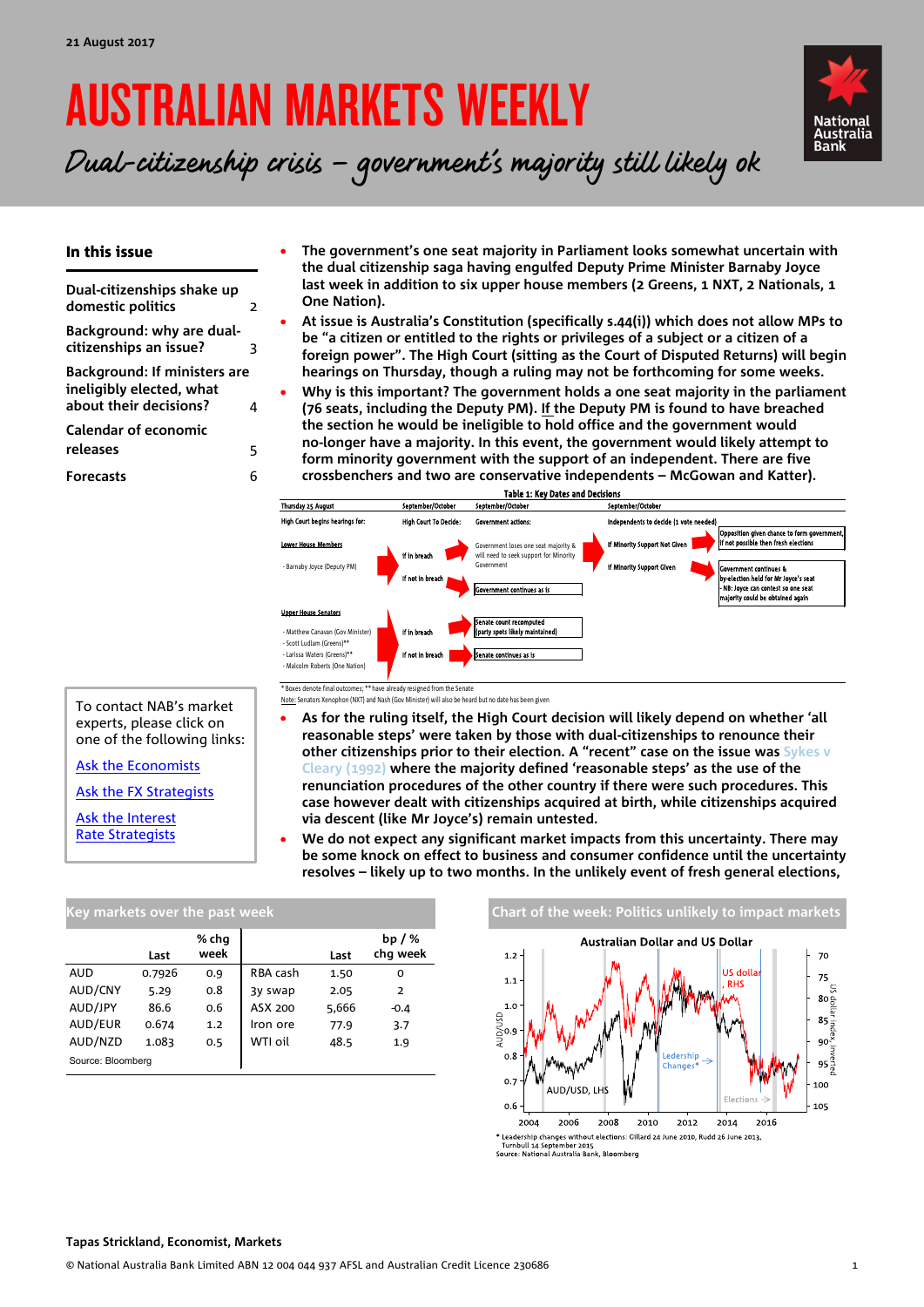<span id="page-1-0"></span>**both major parties remain publically committed to a path back to surplus with the major election difference being policies around company tax and negative gearing.**

- **Week ahead: It's a very light week on the local calendar. Offshore events will likely be driven by central bank speeches at the Jackson Hole Symposium in the US (Yellen and Draghi are both speaking) and potentially on political developments in the US.**
- **Our FX strategists have revised the outlook for the Australian dollar given the ever-diminishing prospect for a significant near-term recovery in the US dollar. Although the case for a 0.70 Aussie still exists based on our expectation for Fed/RBA rates cross-over next year, the USD is not now seen correcting far enough to keep this as a central forecast. For end Q3, we lift our AUD/USD forecast from 0.73 to 0.78, and for year-end from 0.70 to 0.75. In 2018, we now suggest a low of around 0.73, from 0.70 previously.**

#### Dual-citizenships shake up domestic politics

As we go to press, seven parliamentarians have disclosed that they may have held dual-citizenships at the time of their election, thus making them potentially ineligible to have been elected in the first place: Deputy PM Joyce (lower house) and six upper house senators: Nash and Canavan (government ministers); Ludlam and Waters (Greens); Xenophon (NXT); and Roberts (One Nation).

The Parliament has referred the issue to the High Court which begin hearings on the issue on Thursday 24 August. With the government holding only a one seat majority in the lower house, the near term fortunes of the government are now linked to the High Court's decision – in particular the circumstances surrounding Barnaby Joyce's eligibility since he holds a lower house seat. If the Deputy PM is found to have been ineligible, the government will lose its one seat majority. (Note while Mr Joyce's absence would take lower house numbers down to 149 and the government would be on 75 seats, the government would still need to supply a speaker which would make it just short of a majority).



In the event of such an outcome (note we do not presume either way), it would place the government into uncharted territory with the most likely outcome the

government would be forced into seeking minority government. With the government losing one seat, it would then hold 75 seats and require the support of at least one independent, assuming no support is provided by the Labor opposition (Chart 1). Of the cross bench, members McGowan and Katter would likely offer confidence and supply in return for some concessions.

Supporting this hypothesis, Ms McGowan has released a statement: "she would continue to support the government on confidence and supply ahead of next week's High Court consideration" (see [Statement on](http://www.cathymcgowan.com.au/statement_on_support_for_the_federal_government)  [support for the Federal Government\)](http://www.cathymcgowan.com.au/statement_on_support_for_the_federal_government). Mr Katter also seems likely to support in return for concessions from the government "I am absolutely determined to get changes…and if I am anywhere near the power to get those changes I will seize those changes" (those concessions likely being policies for North Queensland, see [interview\)](http://www.skynews.com.au/news/top-stories/2017/08/15/katter-won-t-guarantee-supply-to-government.html).

If minority government results then there is unlikely to be any substantial changes in policy. Further, Mr Joyce would also be free to contest the by-election in his former seat since he has subsequently renounced his NZ citizenship. Mr Joyce holds his seat of New England comfortably by 58.52% on a two candidate preferred basis, though this is not a guarantee given a former member of the seat, Tony Windsor has expressed a view to running if this eventuates.

In the unlikely event minority government was not achieved and a vote of no confidence in the government passed, fresh elections would then result (note it is impossible for Labor to form government in this term's Parliament since it only holds 69 seats). In this unlikely event of fresh elections, both major parties still remain publically committed to a path back to surplus and for markets the independence of the RBA. The major election differences are Labor's opposition to company tax cuts for firms >\$50m (note these have not been legislated), support for a banking royal commission, and proposals to limit capital gains tax and negative gearing to housing with likely grandfathering.

#### What about the Senators?

In the event of Senators being found ineligible to have been elected, the High Court will decide how Senators will be replaced. It is likely the High Court will order the senate vacancies to be filled by a special count of the votes cast at the 2016 election (this special count would use the voter preference data already taken from the 2016 election) and was the method prescribed by the High Court to fill the vacancy left by Mr Robert Day who was disqualified from the Senate on 5 April 2017 (see [AEC Statement\)](http://www.aec.gov.au/media/media-releases/2017/04-11.htm).

In most cases the same party is likely to end up with a senator with the next person on the party ticket then in line to take the spot – that person of course could technically resign in favour of the original senator! So it is possible that no change in the Senate occurs at all even in the event that they are found to be ineligible by the Court.

#### Impact elections on Australian markets

Previous elections have not had a noticeable impact on the broad trends for Australian financial markets. This is especially the case for the Australian dollar and 10-year bond yields – these trends are broadly determined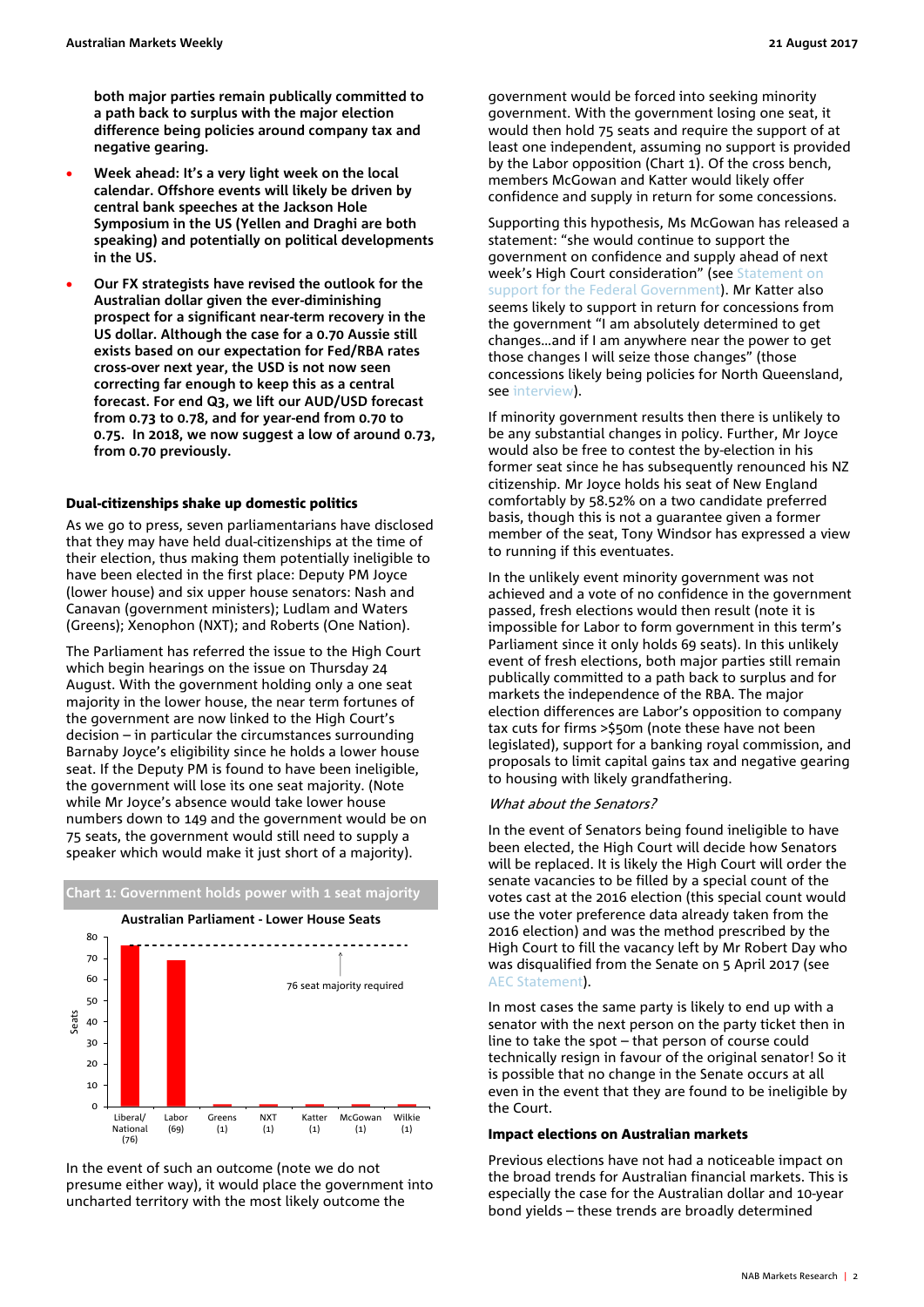globally, rather than by domestic politics. This statement holds true even in the event of a change in government. In general the trend for the Australian dollar and bond yields ahead of an election is the same as the trend after the election. In each case the broad trend for US bond yields and the US\$ is a more important determinant of Australian financial instruments' pricing then the Australian political party in power (Chart 2 and 3).







**Chart 4: Business conditions unaffected by elections**

<span id="page-2-0"></span>While markets are unlikely to be impacted, there is the chance that Business and Consumer confidence may suffer from the current uncertainty and possible policy paralysis that may occur as the High Court decides. We would expect any deterioration to correct once a determination is made.

On the unlikely possibility of fresh elections, we note elections do not typically impact on Business Conditions, but this will be important to monitor. Policy differences around a banking royal commission and housing policies of scaling back negative gearing and the capital gains tax discount would naturally impact on particular sectors.

## Background: why are dual-citizenships an issue?

Australia's Constitution states:

#### Any person who-

(i) is under any acknowledgement of allegiance, obedience, or adherence to a foreign power, or is a subject or a citizen or entitled to the rights or privileges of a subject or a citizen of a foreign power

…shall be incapable of being chosen or of sitting as a senator or a member of the House of Representatives.

[s. 44\(i\) Commonwealth of Australian Constitution Act](http://www.aph.gov.au/About_Parliament/Senate/Powers_practice_n_procedures/%7E/link.aspx?_id=074367F0015D42C2B005207F5642376A&_z=z#chapter-01_part-04_44)

While your scribe is no Constitutional Lawyer (or a lawyer at all!) the Parliamentary Library did write a paper on [Dual Citizenship, Foreign Allegiance and s.44\(i\) of the](http://www.aph.gov.au/binaries/library/pubs/bp/1992/92bp29.pdf)  [Australian Constitution](http://www.aph.gov.au/binaries/library/pubs/bp/1992/92bp29.pdf) in 1992. This paper noted the case of Sykes v Cleary 1992. In Sykes v Cleary, Mr Sykes challenged the eligibility of two candidates on the grounds they were ineligible under s.44(i) of the Constitution. The majority found that the s.44(i) required a person to take "all reasonable steps" in order to have renounced their other citizenship.

This case specifically referred to two individuals who had citizenship of another country by birth (in this case Greece and Switzerland). The majority found "reasonable steps" had not been taken in these cases. Justice Brennan noted "it is not sufficient…for a person holding dual citizenship to make a unilateral declaration renouncing foreign citizenship when some further step can reasonably be taken which will be effective under the relevant foreign law to release that person from the duty of allegiance or obedience…it is only after all reasonable steps have been taken under the relevant foreign law…that it is possible to say that the purpose of s44(i) would not be fulfilled by recognition of the foreign law."

In terms of what is considered to be "reasonable", Justice Dawson noted that it would depend on the circumstance of the case such as: (a) the requirements of the foreign law for the renunciation of the foreign nationality and (b) the circumstances in which the foreign nationality was accorded to that person. Justice Brenan also noted that the Court would not recognise the conferring of nationality by a foreign power which exceeded the jurisdiction of the foreign country "to take an extreme example, if a foreign power were mischievously to confer its nationality on members of the Parliament so as to disqualify them all, it would be absurd to recognise the foreign law conferring nationality".

As for Mr Joyce's case, his former NZ citizenship was acquired through descent which has not been contested by the Court to date. The Parliamentary Library (1992) did note a 1981 report by the Senate Standing Committee on Constitutional and Legal Affairs on The Constitutional Qualifications of Members of Parliament were of the view that the "mere involuntary and unintentional holding of dual nationality would breach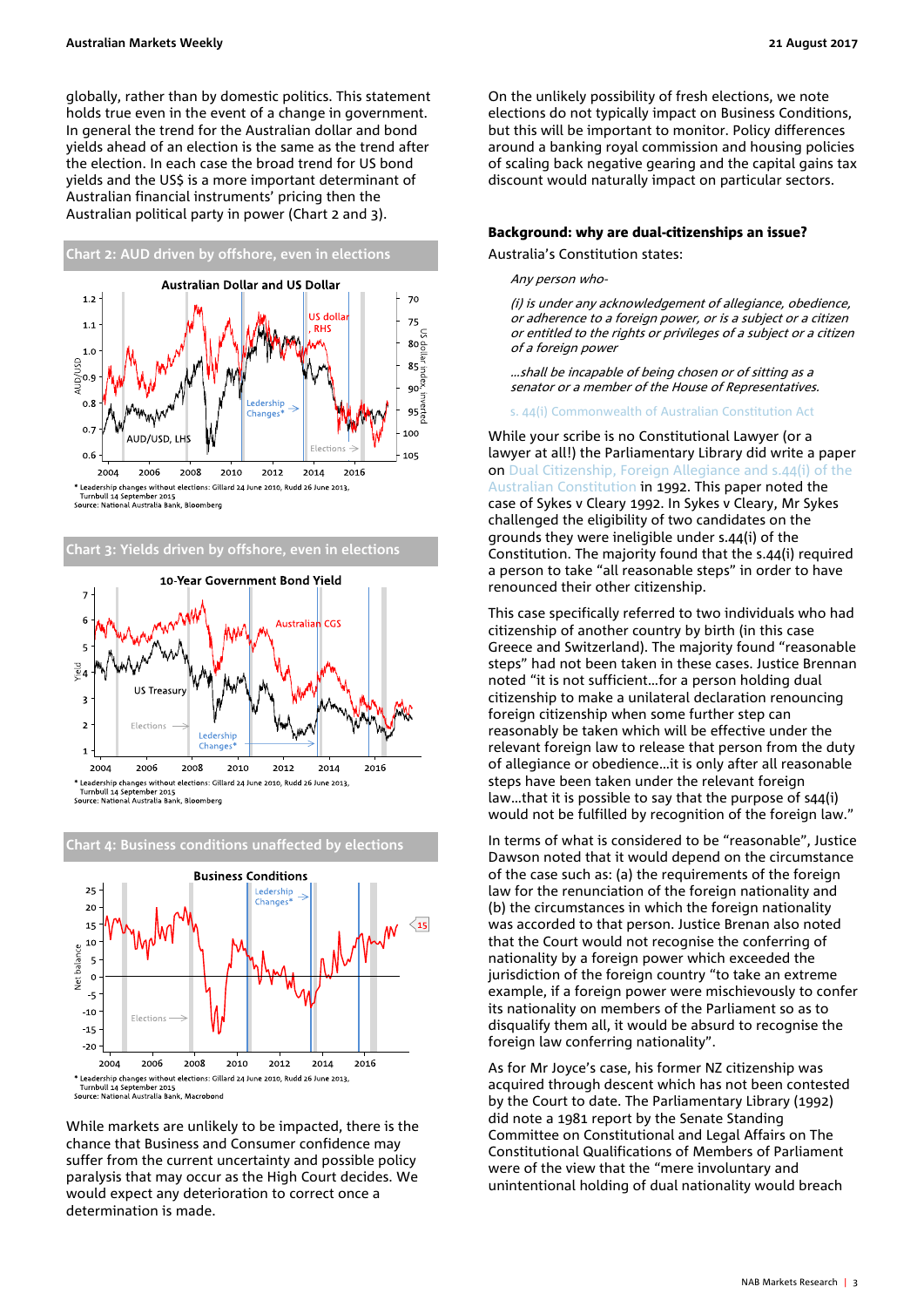s.44(i)". The report also recommended that s.44(i) be deleted from the Constitution!

#### <span id="page-3-0"></span>Background: If ministers are ineligibly elected, what about their decisions?

There are three ministers who are caught under s.44(i). If disqualified by the High Court then those Ministers may not have been qualified to have been a Minister of State under s64:

"After the first general election no Minister of State shall hold office for a longer period than three months unless he is or becomes a senator or a member of the House of Representatives"

[s. 64 Commonwealth of Australian Constitution Act](http://www.aph.gov.au/About_Parliament/Senate/Powers_practice_n_procedures/%7E/%7E/%7E/link.aspx?_id=1A1B66A3736843429A99D8F6D0F67FDB&_z=z)

This has led some to argue that the portfolio decisions by Deputy Prime Minister Joyce, and Ministers Nash and Canavan could be questioned in the event they are found to have been ineligible for election. The last election was in July 2016 and thus has been more than 3-months since.

Anne Twomey who is a Professor of Constitutional Law at the University of Sydney expects that most of their decisions should hold due to the "de-facto officer" doctrine – the common law doctrine that protects people who rely on acts done in the apparent executive of their office by an officer who appears to be "clothed with official authority", even though they may not validly hold that office. However, once the Ministers know they are a dual-national then their eligibility to hold parliamentary office is known. Accordingly Ms Twomey "it would [then] be prudent for those ministers who are currently under a cloud concerning their lawful occupation of office to

cease to make decisions which are contentious or might give rise to legal challenges" [\(The Conversation\)](https://theconversation.com/if-high-court-decides-against-ministers-with-dual-citizenship-could-their-decisions-in-office-be-challenged-82688)

[Tapas.Strickland](mailto:David.deGaris@nab.com.au) @nab.com.au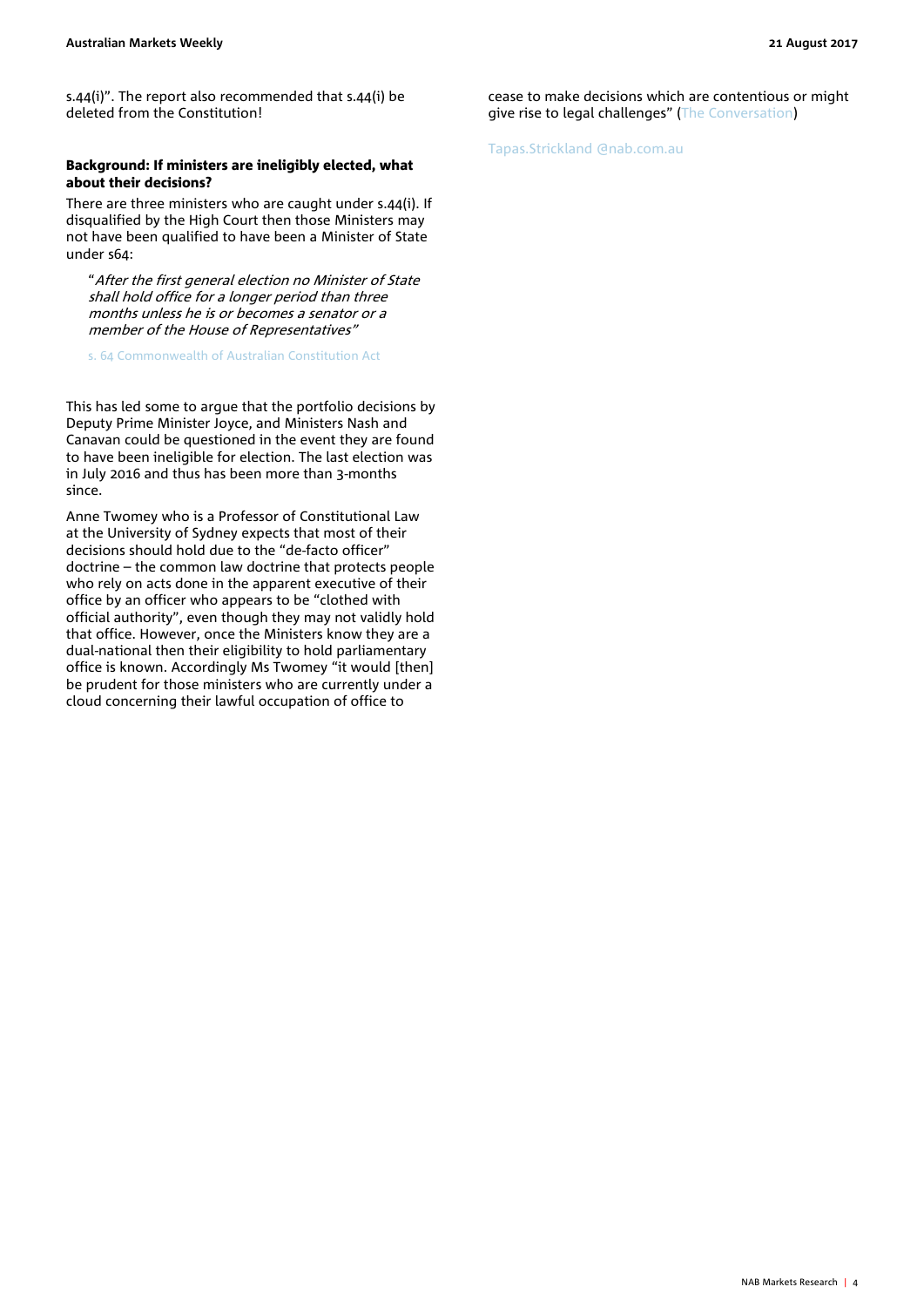# <span id="page-4-0"></span>CALENDAR OF ECONOMIC RELEASES

| Country                          | <b>Economic Indicator</b>                                                                         | Period           | Forecast              | Consensus             | Actual | Previous              | <b>GMT</b>     | <b>AEST</b>    |
|----------------------------------|---------------------------------------------------------------------------------------------------|------------------|-----------------------|-----------------------|--------|-----------------------|----------------|----------------|
|                                  | Monday, 21 August 2017                                                                            |                  |                       |                       |        |                       |                |                |
| ΝZ                               | Net Migration SA                                                                                  | Jul              |                       |                       |        | 6350.0                | 23.45          | 8.45           |
| UK                               | Rightmove House Prices MoM                                                                        | Aug              |                       |                       |        | 0.1                   | 0.10           | 9.10           |
| UK                               | Rightmove House Prices YoY                                                                        | Aug              |                       |                       |        | 2.8                   | 0.10           | 9.10           |
| ΝZ                               | Credit Card Spending MoM                                                                          | Jul              |                       |                       |        | 0.2                   | 4.00           | 13.00          |
| ΝZ<br>JN                         | Credit Card Spending YoY<br>All Industry Activity Index MoM                                       | Jul<br>Jun       |                       | 0.4                   |        | 8.3<br>$-0.9$         | 4.00<br>5.30   | 13.00<br>14.30 |
| JN                               | Convenience Store Sales YoY                                                                       | Jul              |                       |                       |        | $-0.1$                | 8.00           | 17.00          |
| UK                               | Public Finances (PSNCR)                                                                           | Jul              |                       |                       |        | 18.3                  | 9.30           | 18.30          |
| UK                               | Central Government NCR                                                                            | Jul              |                       |                       |        | 18.0                  | 9.30           | 18.30          |
| UK                               | Public Sector Net Borrowing                                                                       | Jul              |                       | 0.3                   |        | 6.3                   | 9.30           | 18.30          |
| UK                               | PSNB ex Banking Groups                                                                            | Jul              |                       | $\mathbf{1}$          |        | 6.9                   | 9.30           | 18.30          |
| CA                               | Wholesale Trade Sales MoM                                                                         | Jun              |                       | $-0.5$                |        | 0.9                   | 13.30          | 22.30          |
| US                               | Chicago Fed Nat Activity Index                                                                    | Jul              |                       | 0.1                   |        | 0.1<br>61.2           | 13.30<br>15.00 | 22.30<br>0.00  |
| CA                               | Bloomberg Nanos Confidence<br>Tuesday, 22 August 2017                                             | Aug 18           |                       |                       |        |                       |                |                |
| AU                               | ANZ Roy Morgan Weekly Consumer Confidence Index                                                   | Aug 20           |                       |                       |        | 111.7                 | 0.30           | 9.30           |
| GE                               | ZEW Survey Current Situation                                                                      | Aug              |                       | 85.3                  |        | 86.4                  | 10.00          | 19.00          |
| EC                               | <b>ZEW Survey Expectations</b>                                                                    | Aug              |                       |                       |        | 35.6                  | 10.00          | 19.00          |
| GE                               | <b>ZEW Survey Expectations</b>                                                                    | Aug              |                       | 15                    |        | 17.5                  | 10.00          | 19.00          |
| ЕC                               | ECB's Constancio Speaks at Economists' Congress in Lisbon                                         |                  |                       |                       |        |                       | 13.00          | 22.00          |
| CA                               | Retail Sales MoM                                                                                  | Jun              |                       | 0.2                   |        | 0.6                   | 13.30          | 22.30          |
| CA<br>US                         | Retail Sales Ex Auto MoM<br>FHFA House Price Index MoM                                            | Jun<br>Jun       |                       | 0.1                   |        | $-0.1$<br>0.4         | 13.30<br>14.00 | 22.30<br>23.00 |
| US                               | House Price Purchase Index QoQ                                                                    | 2Q               |                       | 0.5                   |        | 1.4                   | 14.00          | 23.00          |
| CН                               | Conference Board Leading Economic Index                                                           | Jul              |                       |                       |        |                       | 14.00          | 23.00          |
| US                               | Richmond Fed Manufact. Index                                                                      | Aug              |                       | 10                    |        | 14.0                  | 15.00          | 0.00           |
|                                  | Wednesday, 23 August 2017                                                                         |                  |                       |                       |        |                       |                |                |
| <b>NZ</b>                        | Pre-election Economic and Fiscal Update                                                           |                  |                       |                       |        |                       | 1.00           | 10.00          |
| AU                               | Skilled Vacancies MoM                                                                             | Jul              |                       |                       |        | 0.9                   | 2.00           | 11.00          |
| JN                               | Machine Tool Orders YoY                                                                           | Jul F            |                       |                       |        | 26.3                  | 7.00           | 16.00          |
| EU                               | ECB's Draghi Speaks in Lindau, Germany                                                            |                  |                       |                       |        |                       | 8.00           | 17.00          |
| GE<br>EC                         | Markit/BME Germany Manufacturing PMI<br>Markit Eurozone Manufacturing PMI                         | Aug P<br>Aug P   |                       | 57.7<br>56.3          |        | 58.1<br>56.6          | 8.30<br>9.00   | 17.30<br>18.00 |
| EC                               | Markit Eurozone Services PMI                                                                      | Aug P            |                       | 55.4                  |        | 55.4                  | 9.00           | 18.00          |
| ЕC                               | Markit Eurozone Composite PMI                                                                     | Aug P            |                       | 55.5                  |        | 55.7                  | 9.00           | 18.00          |
| US                               | <b>MBA Mortgage Applications</b>                                                                  | Aug 18           |                       |                       |        | 0.1                   | 12.00          | 21.00          |
| US                               | Fed's Kaplan (voter) speak to Oil Group in Texas                                                  |                  |                       |                       |        |                       | 14.05          | 23.05          |
| US                               | Markit US Manufacturing PMI                                                                       | Aug P            |                       | 53.4                  |        | 53.3                  | 14.45          | 23.45          |
| US                               | New Home Sales                                                                                    | Jul              |                       | 610                   |        | 610.0                 | 15.00          | 0.00           |
| US                               | New Home Sales MoM                                                                                | Jul              |                       | 0                     |        | 0.8                   | 15.00          | 0.00           |
| EC                               | Consumer Confidence                                                                               | Aug A            |                       | $-1.8$                |        | $-1.7$                | 15.00          | 0.00           |
| Thursday<br>NZ                   | , 24 August 2017<br>Trade Balance NZD                                                             | Jul              |                       | $-200$                |        | 242.0                 | 23.45          | 8.45           |
| JN                               | Nikkei Japan PMI Mfg                                                                              | Aug P            |                       |                       |        | 52.1                  | 1.30           | 10.30          |
| JN                               | Leading Index CI                                                                                  | Jun F            |                       |                       |        | 106.3                 | 6.00           | 15.00          |
| JN                               | Coincident Index                                                                                  | Jun F            |                       |                       |        | 117.2                 | 6.00           | 15.00          |
| UK                               | UK Finance Loans for Housing                                                                      | Jul              |                       |                       |        | 40200.0               | 9.30           | 18.30          |
| UK                               | <b>GDP QoQ</b>                                                                                    | 2Q P             |                       | 0.3                   |        | 0.3                   | 9.30           | 18.30          |
| UK                               | Index of Services MoM                                                                             | Jun              |                       | 0.2                   |        | 0.2                   | 9.30           | 18.30          |
| UK                               | Index of Services 3M/3M                                                                           | Jun              |                       | 0.5                   |        | 0.4                   | 9.30           | 18.30          |
| US                               | Initial Jobless Claims                                                                            | Aug 19           |                       | 236                   |        | 232.0                 | 13.30          | 22.30          |
| US<br>UK                         | <b>Continuing Claims</b>                                                                          | Aug 12           |                       | 1950<br>14            |        | 1953.0<br>22.0        | 13.30<br>11.00 | 22.30<br>20.00 |
| UK                               | <b>CBI Retailing Reported Sales</b><br>CBI Total Dist. Reported Sales                             | Aug<br>Aug       |                       |                       |        | 21.0                  | 11.00          | 20.00          |
| US/EC                            | Kansas City Fed hosts annual Jackson Hole Policy Symposium - Yellen and Draghi Speak at the event |                  |                       |                       |        |                       | 24-27 Aug      |                |
| US                               | <b>Existing Home Sales</b>                                                                        | Jul              |                       | 5.56                  |        | 5.5                   | 15.00          | 0.00           |
| US                               | Existing Home Sales MoM                                                                           | Jul              |                       | 0.72                  |        | $-1.8$                | 15.00          | 0.00           |
| US                               | Kansas City Fed Manf. Activity                                                                    | Aug              |                       | 11                    |        | 10.0                  | 16.00          | 1.00           |
|                                  | Friday, 25 August 2017                                                                            |                  |                       |                       |        |                       |                |                |
| JN                               | Natl CPI YoY                                                                                      | Jul              |                       | 0.4                   |        | 0.4                   | 0.30           | 9.30           |
| JN<br>JN                         | Natl CPI Ex Fresh Food YoY<br>Natl CPI Ex Fresh Food, Energy YoY                                  | Jul<br>Jul       |                       | 0.5<br>0.1            |        | 0.4<br>0.0            | 0.30<br>0.30   | 9.30<br>9.30   |
| JN                               | Tokyo CPI YoY                                                                                     | Aug              |                       | 0.3                   |        | 0.1                   | 0.30           | 9.30           |
| JN                               | Tokyo CPI Ex-Fresh Food YoY                                                                       | Aug              |                       | 0.3                   |        | 0.2                   | 0.30           | 9.30           |
| JN                               | Tokyo CPI Ex-Fresh Food, Energy YoY                                                               | Aug              |                       | $-0.1$                |        | $-0.1$                | 0.30           | 9.30           |
| JN                               | PPI Services YoY                                                                                  | Jul              |                       | 0.8                   |        | 0.8                   | 0.50           | 9.50           |
| <b>GE</b>                        | <b>IFO Business Climate</b>                                                                       | Aug              |                       | 115.5                 |        | 116.0                 | 9.00           | 18.00          |
| GE                               | <b>IFO Current Assessment</b>                                                                     | Aug              |                       | 125                   |        | 125.4                 | 9.00           | 18.00          |
| <b>GE</b>                        | <b>IFO Expectations</b>                                                                           | Aug              |                       | 106.8<br>-6           |        | 107.3<br>6.4          | 9.00           | 18.00<br>22.30 |
| <b>US</b><br><b>US</b>           | <b>Durable Goods Orders</b><br>Cap Goods Orders Nondef Ex Air                                     | Jul P<br>Jul P   |                       | 0.4                   |        | 0.0                   | 13.30<br>13.30 | 22.30          |
| <b>US</b>                        | Fed Chair Yellen at Jackson Hole on "Financial Stability"                                         |                  |                       |                       |        |                       | 15.00          | 0.00           |
| US                               | Baker Hughes U.S. Rig Count                                                                       | Aug 25           |                       |                       |        | 946.0                 | 18.00          | 3.00           |
| EC                               | ECB's Draghi Speaks at Jackson Hole                                                               |                  |                       |                       |        |                       |                |                |
|                                  | Saturday, 26 August 2017                                                                          |                  |                       |                       |        |                       |                |                |
| CН                               | <b>Industrial Profits YoY</b>                                                                     | Jul              |                       |                       |        | 19.1                  | 2.30           | 11.30          |
|                                  | Upcoming Central Bank Interest Rate Announcements                                                 |                  |                       |                       |        |                       |                |                |
| New Zealand, RBNZ                |                                                                                                   | 28-Sep           | 1.75%                 | 1.75%                 |        | 1.75%                 |                |                |
| Australia, RBA                   |                                                                                                   | 5-Sep            | 1.50%                 | 1.50%                 |        | 1.50%                 |                |                |
| Canada, BoC                      |                                                                                                   | 6-Sep            |                       |                       |        | 0.75%                 |                |                |
| Europe ECB                       |                                                                                                   | 7-Sep            | $-0.4%$               | $-0.4%$               |        | $-0.4%$               |                |                |
| UK BOE                           |                                                                                                   | 14-Sep           |                       |                       |        | 0.25%                 |                |                |
| US Federal Reserve<br>Japan, BoJ |                                                                                                   | 21-Sep<br>21-Sep | 1.00-1.25%<br>$-0.1%$ | 1.00-1.25%<br>$-0.1%$ |        | 1.00-1.25%<br>$-0.1%$ |                |                |
|                                  |                                                                                                   |                  |                       |                       |        |                       |                |                |

GMT: Greenwich Mean Time; AEST: Australian Eastern Standard Time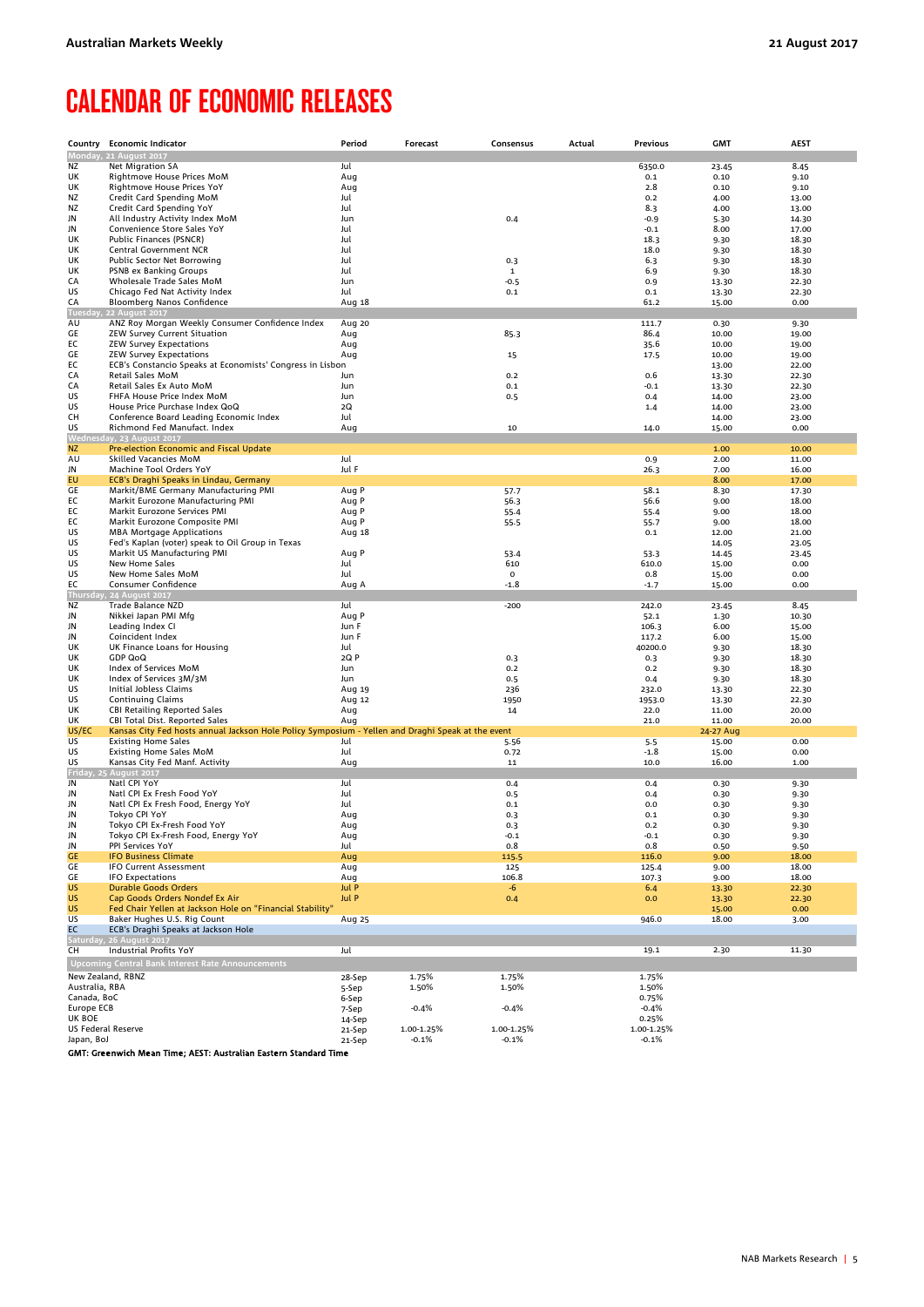# <span id="page-5-0"></span>FORECASTS

| <b>Economic Forecasts</b>                                    |         |                 |        |         |                    |                |        |         |        |        |        |        |        |                |                |                |                |                |                |        |
|--------------------------------------------------------------|---------|-----------------|--------|---------|--------------------|----------------|--------|---------|--------|--------|--------|--------|--------|----------------|----------------|----------------|----------------|----------------|----------------|--------|
|                                                              |         | Annual % change |        |         | Quarterly % change |                |        |         |        |        |        |        |        |                |                |                |                |                |                |        |
|                                                              |         |                 |        |         |                    |                | 2015   |         |        | 2016   |        |        | 2017   |                |                |                | 2018           |                |                |        |
| <b>Australia Forecasts</b>                                   | 2015    | 2016            | 2017   | 2018    | Q1                 | Q <sub>2</sub> | Q3     | Q4      | Q1     | Q2     | Q3     | Q4     | Q1     | Q <sub>2</sub> | Q <sub>3</sub> | Q <sub>4</sub> | Q <sub>1</sub> | Q <sub>2</sub> | Q <sub>3</sub> | $Q_4$  |
| <b>Household Consumption</b>                                 | 2.7     | 2.6             | 2.8    | 2.3     | 0.6                | 0.6            | 0.9    | 0.6     | 0.8    | 0.5    | 0.3    | 1.0    | 0.5    | 1.0            | 0.6            | 0.8            | 0.4            | 0.5            | 0.5            | 0.5    |
| <b>Underlying Business Investment</b>                        | $-10.0$ | $-11.5$         | $-0.7$ | 3.6     | $-3.2$             | $-1.8$         | $-5.1$ | $-2.6$  | $-3.4$ | $-2.1$ | $-4.9$ | 1.3    | 0.4    | 0.7            | $-0.2$         | 1.5            | 0.2            | 1.5            | 1.6            | 0.7    |
| <b>Residential Construction</b>                              | 10.1    | 7.6             | $-2.0$ | 0.7     | 4.9                | $-1.3$         | 4.8    | 0.7     | 4.0    | 1.4    | $-1.2$ | 1.9    | $-4.4$ | 1.5            | 0.2            | 0.2            | 0.4            | $-0.3$         | $-0.1$         | $-0.2$ |
| Underlying Public Spending                                   | 2.6     | 4.6             | 2.7    | 2.7     | 1.1                | 1.9            | $-0.8$ | 2.3     | 0.5    | 2.9    | $-0.3$ | 0.9    | 0.5    | 0.7            | 0.5            | 0.8            | 0.7            | 0.7            | 0.7            | 0.7    |
| Exports                                                      | 6.0     | 7.9             | 6.4    | 6.1     | 3.3                | $-2.9$         | 4.8    | 0.3     | 2.7    | 2.0    | 1.4    | 3.7    | $-1.6$ | 2.1            | 3.6            | 2.3            | O.8            | 0.7            | 0.7            | 0.9    |
| Imports                                                      | 2.0     | 0.2             | 6.9    | 4.3     | 2.1                | 1.1            | $-1.2$ | 0.1     | $-0.8$ | 3.4    | 0.8    | 1.9    | 1.6    | 2.2            | 1.0            | 1.4            | 0.7            | 1.0            | 1.1            | 0.8    |
| Net Exports (a)                                              | 0.7     | 1.5             | $-0.1$ | 0.4     | 0.2                | $-0.8$         | 1.2    | 0.0     | 1.1    | $-0.3$ | 0.1    | 0.4    | $-0.7$ | O.O            | 0.6            | 0.2            | 0.0            | $-0.1$         | $-0.1$         | 0.0    |
| Inventories (a)                                              | 0.1     | 0.1             | 0.1    | $-0.1$  | 0.7                | $-0.3$         | $-0.1$ | 0.0     | $-0.1$ | 0.3    | 0.2    | $-0.4$ | 0.5    | $-0.3$         | $-0.1$         | 0.1            | $-0.1$         | O.O            | 0.0            | 0.0    |
| Domestic Demand - qtr%                                       |         |                 |        |         | 0.5                | 0.6            | $-0.1$ | 0.6     | 0.1    | 0.8    | $-0.5$ | 1.1    | 0.3    | O.G            | 0.5            | 0.8            | 0.5            | 0.6            | 0.6            | 0.5    |
| Dom Demand - ann %                                           | 1.3     | 1.5             | 2.3    | 2.4     | 1.1                | 1.4            | 1.3    | 1.4     | 1.4    | 1.6    | 1.2    | 1.8    | 1.7    | 1.9            | 2.9            | 2.6            | 2.7            | 2.3            | 2.5            | 2.2    |
| Real GDP - atr %                                             |         |                 |        |         | 1.0                | 0.2            | 0.9    | 0.5     | 0.9    | 0.7    | $-0.4$ | 1.1    | 0.3    | 0.6            | 1.0            | 1.0            | 0.4            | 0.5            | 0.6            | 0.5    |
| Real GDP - ann %                                             | 2.4     | 2.5             | 2.3    | 2.7     | 2.5                | 2.0            | 2.5    | 2.6     | 2.5    | 3.1    | 1.8    | 2.4    | 1.7    | 1.6            | 3.0            | 2.9            | 3.1            | 3.0            | 2.6            | 2.0    |
| CPI headline - atr %                                         |         |                 |        |         | 0.2                | 0.7            | 0.5    | 0.4     | $-0.2$ | 0.4    | 0.7    | 0.6    | 0.4    | 0.5            | $1.2$          | 0.7            | 0.5            | 0.5            | 0.7            | 0.8    |
| CPI headline - ann %                                         | 1.5     | 1.3             | 2.5    | 2.7     | 1.3                | 1.5            | 1.5    | 1.7     | 1.3    | 1.0    | 1.3    | 1.5    | 2.1    | 2.2            | 2.7            | 2.8            | 2.9            | 2.9            | 2.4            | 2.4    |
| CPI underlying - qtr %                                       |         |                 |        |         | 0.6                | 0.5            | 0.4    | 0.5     | 0.2    | 0.5    | 0.4    | 0.5    | 0.4    | 0.4            | 0.5            | 0.5            | 0.5            | 0.5            | 0.6            | 0.6    |
| CPI underlying - ann %                                       | 2.2     | 1.6             | 1.8    | 2.0     | 2.4                | 2.2            | 2.2    | 2.0     | 1.6    | 1.6    | 1.6    | 1.6    | 1.9    | 1.8            | 1.9            | 1.8            | 1.9            | 2.0            | 2.0            | 2.2    |
| Wages (Pvte WPI - ann %)                                     | 2.1     | 1.9             | 1.9    | 2.1     | 2.2                | 2.2            | 2.1    | 2.0     | 2.0    | 2.0    | 1.9    | 1.8    | 2.0    | 2.0            | 1.9            | 1.8            | 1.8            | 1.8            | 2.2            | 2.5    |
| Unemployment Rate (%)                                        | 6.0     | 5.7             | 5.6    | 5.4     | 6.1                | 6.0            | 6.2    | 5.9     | 5.8    | 5.7    | 5.7    | 5.6    | 5.9    | 5.6            | 5.4            | 5.4            | 5.4            | 5.5            | 5.5            | 5.4    |
| Terms of trade                                               | $-11.7$ | 0.1             | 9.7    | $-1.1$  | $-2.0$             | $-4.3$         | $-2.8$ | $-4.1$  | $-1.9$ | 2.5    | 4.3    | 9.5    | 6.6    | $-5.4$         | $-5.1$         | $-1.4$         | $-3.1$         | $-1.1$         | 0.6            | $-0.9$ |
| G&S trade balance, SAbn                                      | $-36.6$ | $-12.6$         | 16.4   | $-11.1$ | $-4.4$             | $-11.2$        | $-9.0$ | $-12.1$ | $-8.0$ | $-7.3$ | $-3.4$ | 6.1    | 9.2    | 4.0            | 1.8            | 1.4            | $-1.6$         | $-3.0$         | $-2.8$         | $-3.6$ |
| % of GDP                                                     | $-2.2$  | $-0.7$          | 0.9    | $-0.6$  | $-1.1$             | $-2.8$         | $-2.2$ | $-2.9$  | $-1.9$ | $-1.7$ | $-0.8$ | 1.4    | 2.1    | 0.9            | 0.4            | 0.3            | $-0.4$         | $-0.7$         | $-0.6$         | $-0.8$ |
| Current Account (% GDP)                                      | $-4.7$  | $-2.6$          | $-2.0$ | $-3.7$  | $-3.2$             | $-5.1$         | $-5.0$ | -5.6    | $-3.5$ | $-3.8$ | $-2.6$ | $-0.8$ | $-0.7$ | $-2.0$         | $-2.5$         | $-2.6$         | $-3.4$         | $-3.7$         | $-3.7$         | $-3.8$ |
| Source: NAB Group Economics; (a) Contributions to GDP growth |         |                 |        |         |                    |                |        |         |        |        |        |        |        |                |                |                |                |                |                |        |

**Exchange Rate Forecasts Global GDP Global GDP Global GDP G** 

|                               | 21-Aug | Sep-17 | <b>Dec-17</b> | <b>Mar-18</b> | Jun-18 | $Sep-18$ |
|-------------------------------|--------|--------|---------------|---------------|--------|----------|
| Majors                        |        |        |               |               |        |          |
| AUD/USD                       | 0.7926 | 0.78   | 0.75          | 0.74          | 0.73   | 0.73     |
| NZD/USD                       | 0.7319 | 0.72   | 0.70          | 0.69          | 0.69   | 0.70     |
| USD/JPY                       | 109.23 | 112    | 116           | 118           | 118    | 118      |
| EUR/USD                       | 1.1754 | 1.19   | 1.17          | 1.18          | 1.20   | 1.22     |
| GBP/USD                       | 1.2879 | 1.28   | 1.27          | 1.29          | 1.29   | 1.28     |
| USD/CNY                       | 6.6711 | 6.65   | 6.67          | 6.64          | 6.64   | 6.62     |
| USD/CAD                       | 1.2588 | 1.27   | 1.30          | 1.31          | 1.32   | 1.33     |
| USD/CHF                       | 0.9655 | 0.97   | 0.96          | 1.06          | 1.01   | 0.97     |
|                               |        |        |               |               |        |          |
| <b>Australian Cross Rates</b> |        |        |               |               |        |          |
| AUD/NZD                       | 1.0829 | 1.08   | 1.07          | 1.07          | 1.06   | 1.04     |
| AUD/JPY                       | 86.6   | 87     | 87            | 87            | 86     | 86       |
| AUD/EUR                       | 0.6743 | 0.66   | 0.64          | 0.63          | 0.61   | 0.60     |
| AUD/GBP                       | 0.6154 | 0.61   | 0.59          | 0.57          | 0.57   | 0.57     |
| AUD/CNY                       | 5.2875 | 5.19   | 5.00          | 4.91          | 4.85   | 4.83     |
| AUD/CAD                       | 0.9977 | 0.99   | 0.98          | 0.97          | 0.96   | 0.97     |
| AUD/CHF                       | 0.7653 | 0.76   | 0.72          | 0.78          | 0.74   | 0.71     |
|                               |        |        |               |               |        |          |
| Interest Rate Forecasts       |        |        |               |               |        |          |

|                               | 21-Aug  | Sep-17  | Dec-17  | <b>Mar-18</b> | Jun-18  | Sep-18  |
|-------------------------------|---------|---------|---------|---------------|---------|---------|
| <b>Australia Rates</b>        |         |         |         |               |         |         |
| RBA Cash rate                 | 1.50    | 1.50    | 1.50    | 1.50          | 1.50    | 1.50    |
| 3 month bill rate             | 1.69    | 1.75    | 1.75    | 1.75          | 1.75    | 1.75    |
| 3 Year Swap Rate              | 2.05    | 2.0     | 2.3     | 2.6           | 2.6     | 2.5     |
| 10 Year Swap Rate             | 2.80    | 2.9     | 3.1     | 3.4           | 3.4     | 3.3     |
| <b>Offshore Policy Rates</b>  |         |         |         |               |         |         |
| US Fed funds                  | 1.25    | 1.25    | 1.50    | 1.75          | 2.00    | 2.00    |
| ECB deposit rate              | $-0.40$ | $-0.40$ | $-0.40$ | $-0.40$       | $-0.40$ | $-0.30$ |
| BoE repo rate                 | 0.25    | 0.25    | 0.25    | 0.50          | 0.50    | 0.50    |
| BoJ excess reserves rate      | $-0.10$ | $-0.10$ | $-0.10$ | $-0.10$       | $-0.10$ | 0.90    |
| <b>RBNZ OCR</b>               | 1.75    | 1.75    | 1.75    | 1.75          | 2.00    | 2.25    |
| China 1yr lending rate        | 4.35    | 4.10    | 4.10    | 4.10          | 4.10    | 4.10    |
| China Reserve Ratio           | 17.0    | 16.5    | 16.5    | 16.5          | 16.5    | 16.5    |
| 10-year Benchmark Bond Yields |         |         |         |               |         |         |
| Australia                     | 2.63    | 2.65    | 2.85    | 3.10          | 3.05    | 2.95    |
| <b>United States</b>          | 2.20    | 2.50    | 2.75    | 3.00          | 3.00    | 3.00    |
| New Zealand                   | 2.86    | 2.90    | 3.10    | 3.35          | 3.40    | 3.50    |
|                               |         |         |         |               |         |         |

Sources: NAB Global Markets Research; Bloomberg; ABS

| orecasts |          |               |               |      |               |
|----------|----------|---------------|---------------|------|---------------|
| 21-Aug   | $Sep-17$ | <b>Dec-17</b> | <b>Mar-18</b> |      | Jun-18 Sep-18 |
|          |          |               |               |      |               |
| 0.7926   | 0.78     | 0.75          | 0.74          | 0.73 | 0.73          |
| 0.7319   | 0.72     | 0.70          | 0.69          | 0.69 | 0.70          |
| 109.23   | 112      | 116           | 118           | 118  | 118           |
| 1.1754   | 1.19     | 1.17          | 1.18          | 1.20 | 1.22          |
| 1.2879   | 1.28     | 1.27          | 1.29          | 1.29 | 1.28          |
| 6.6711   | 6.65     | 6.67          | 6.64          | 6.64 | 6.62          |
| 1.2588   | 1.27     | 1.30          | 1.31          | 1.32 | 1.33          |
| 0.9655   | 0.97     | 0.96          | 1.06          | 1.01 | 0.97          |
|          |          |               |               |      |               |
|          |          |               |               |      |               |

| AUD/NZD                        | 1.0829 | 1.08 | 1.07 | 1.07 | 1.06 | 1.04         |                  | Commodity prices (\$U\$) |      |      |                                    |      |      |
|--------------------------------|--------|------|------|------|------|--------------|------------------|--------------------------|------|------|------------------------------------|------|------|
| AUD/JPY                        | 86.6   | 87   | 87   | 87   | 86   | 86           |                  | 21-Aug                   |      |      | Sep-17 Dec-17 Mar-18 Jun-18 Dec-18 |      |      |
| AUD/EUR                        | 0.6743 | 0.66 | 0.64 | 0.63 | 0.61 | 0.60         | WTI oil          | 48.52                    | 50   | 51   | 52                                 | 54   | 58   |
| AUD/GBP                        | 0.6154 | 0.61 | 0.59 | 0.57 | 0.57 | 0.57         | Gold             | 1286                     | 1240 | 1240 | 1260                               | 1270 | 1290 |
| AUD/CNY                        | 5.2875 | 5.19 | 5.00 | 4.91 | 4.85 | 4.83         | Iron ore         | 77.9                     | 62   | 60   | 58                                 | 60   | 60   |
| AUD/CAD                        | 0.9977 | 0.99 | 0.98 | 0.97 | 0.96 | 0.97         | Hard coking coal | 193                      | 160  | 140  | 120                                | 110  | 100  |
| AUD/CHF                        | 0.7653 | 0.76 | 0.72 | 0.78 | 0.74 | 0.71         | Thermal coal     | 98                       | 85   | 85   | 85                                 | 65   | 65   |
|                                |        |      |      |      |      |              | Copper           | 6467                     | 6150 | 6180 | 6120                               | 6060 | 6060 |
| <b>Interest Rate Forecasts</b> |        |      |      |      |      | Aust LNG (*) | 6.67             | 7.3                      | 7.8  | 7.9  | 8.0                                | 8.5  |      |

**21-Aug Sep-17 Dec-17 Mar-18 Jun-18 Sep-18** (\*) Implied Australian LNG export prices.